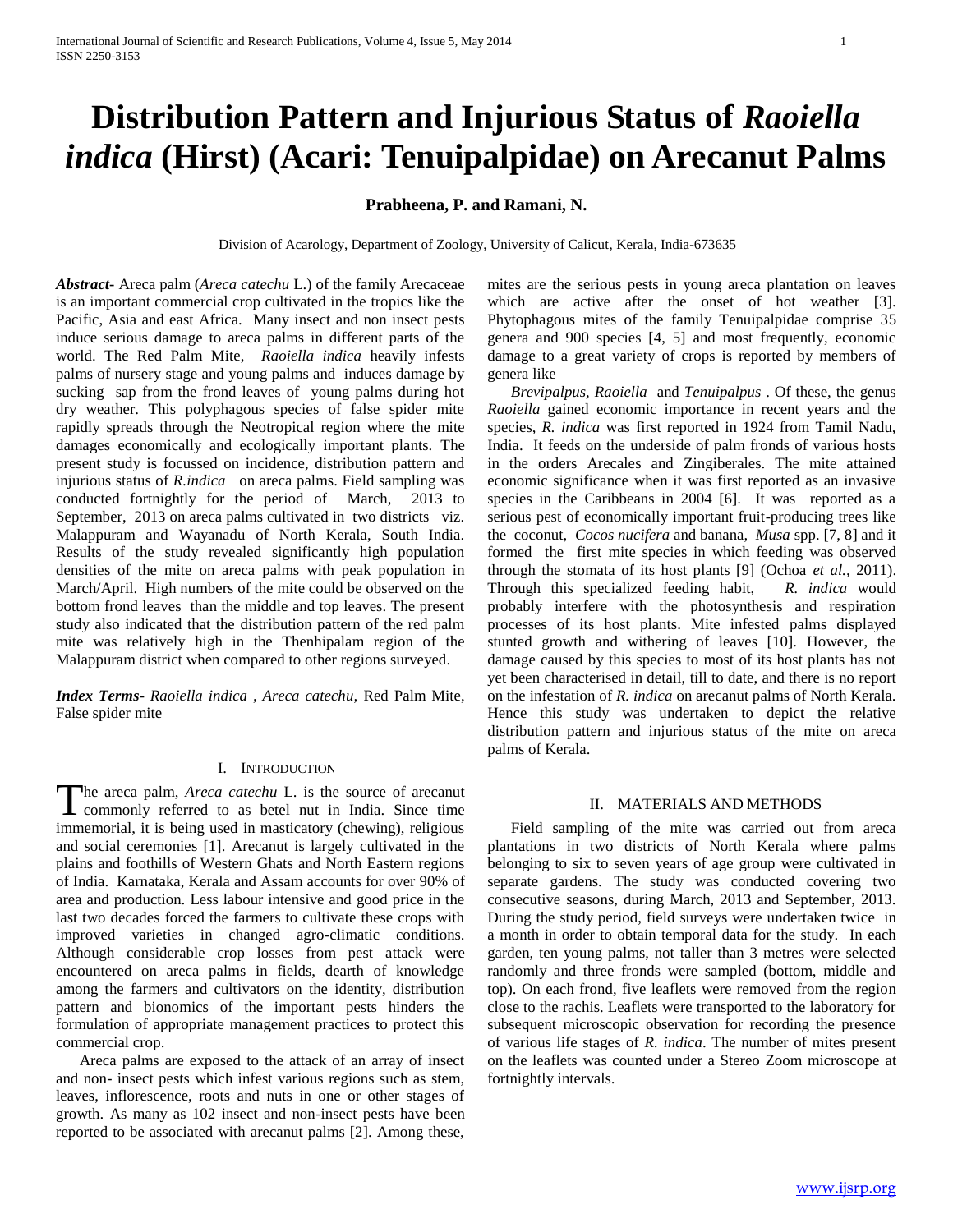# III. RESULTS

 Areca palms are widely cultivated throughout Kerala and infestation by the red palm mite, *R.indica* was reported seasonally in the selected regions. Results of the present study revealed that *R. indica* initiated its population build up during the period of March to April at which the field experienced a rise in

temperature (Table 1-2, Fig. 1). The mite population attained the peak level in April and subsequently showed a decline from last week of May onwards to August. The lowest population density of the mite could be recorded during period of July and August. Data on population density of the mite in each site distributed over the two districts are presented in Tables 1-2 &Fig.1.

|          | Mean number of different life stages of R. indica mites/ leaflet |          |       |              |          |       |           |          |       |  |  |
|----------|------------------------------------------------------------------|----------|-------|--------------|----------|-------|-----------|----------|-------|--|--|
|          | Bottom frond                                                     |          |       | Middle frond |          |       | Top frond |          |       |  |  |
| Month of |                                                                  | Immature |       |              | Immature |       |           | Immature |       |  |  |
| Sampling | Egg                                                              | stages   | Adult | Egg          | stages   | Adult | Egg       | stages   | Adult |  |  |
| March    | 33                                                               | 18.6     | 13.5  | 30           | 20.4     | 18.9  | 21.6      | 12       | 11.4  |  |  |
| April    | 48                                                               | 27       | 25.2  | 49.8         | 30       | 28.8  | 54        | 33       | 27.6  |  |  |
| May      | 33                                                               | 18       | 9     | 15.6         | 11.4     | 12    | 31.8      | 8.4      | 11.4  |  |  |
| June     | 12.6                                                             | 12       | 8.4   | 9.6          | 12       | 12.6  | 12        | 12.9     | 10.8  |  |  |
| July     | 3                                                                | 2.4      | 3     | 2.4          | 1.5      | 3     | 3.9       | 3.6      | 4.2   |  |  |
| August   | 6                                                                | 1.2      | 0.6   | 0.3          | 0.3      | 0.6   | 1.2       | 0.6      | 1.5   |  |  |

**Table 1. Seasonal incidence of** *R. indica* **on Areca palms in Mananthavadi, Wayanadu District.**

|          | Mean number of different life stages of R. indica mites/ leaflet |          |       |              |          |       |           |          |       |  |  |
|----------|------------------------------------------------------------------|----------|-------|--------------|----------|-------|-----------|----------|-------|--|--|
|          | <b>Bottom</b> frond                                              |          |       | Middle frond |          |       | Top frond |          |       |  |  |
| Month of |                                                                  | Immature |       |              | Immature |       |           | Immature |       |  |  |
| Sampling | Egg                                                              | stages   | Adult | Egg          | stages   | Adult | Egg       | stages   | Adult |  |  |
| March    | 37.8                                                             | 24       | 20.4  | 30.3         | 28.5     | 23.4  | 30.6      | 28.5     | 17.7  |  |  |
| April    | 58.8                                                             | 39.9     | 29.1  | 57.9         | 34.2     | 32.4  | 60.9      | 33.3     | 32.7  |  |  |
| May      | 36                                                               | 22.5     | 12.6  | 33.3         | 24.6     | 15    | 34.5      | 19.2     | 15.6  |  |  |
| June     | 16.5                                                             | 15       | 14.7  | 15.9         | 13.5     | 17.1  | 14.4      | 15.6     | 13.2  |  |  |
| July     | 5.1                                                              | 3.6      | 5.4   | 6.3          | 4.5      | 8.1   | 4.8       | 6.6      | 4.5   |  |  |
| August   | 2.7                                                              | 3.3      | 2.1   | 3            | 2.1      | 2.4   | 8.4       | 2.4      | 2.1   |  |  |

**Table 2. Seasonal incidence of** *R. indica* **on Arecanut palms in Thenhipalam, Malappuram District.**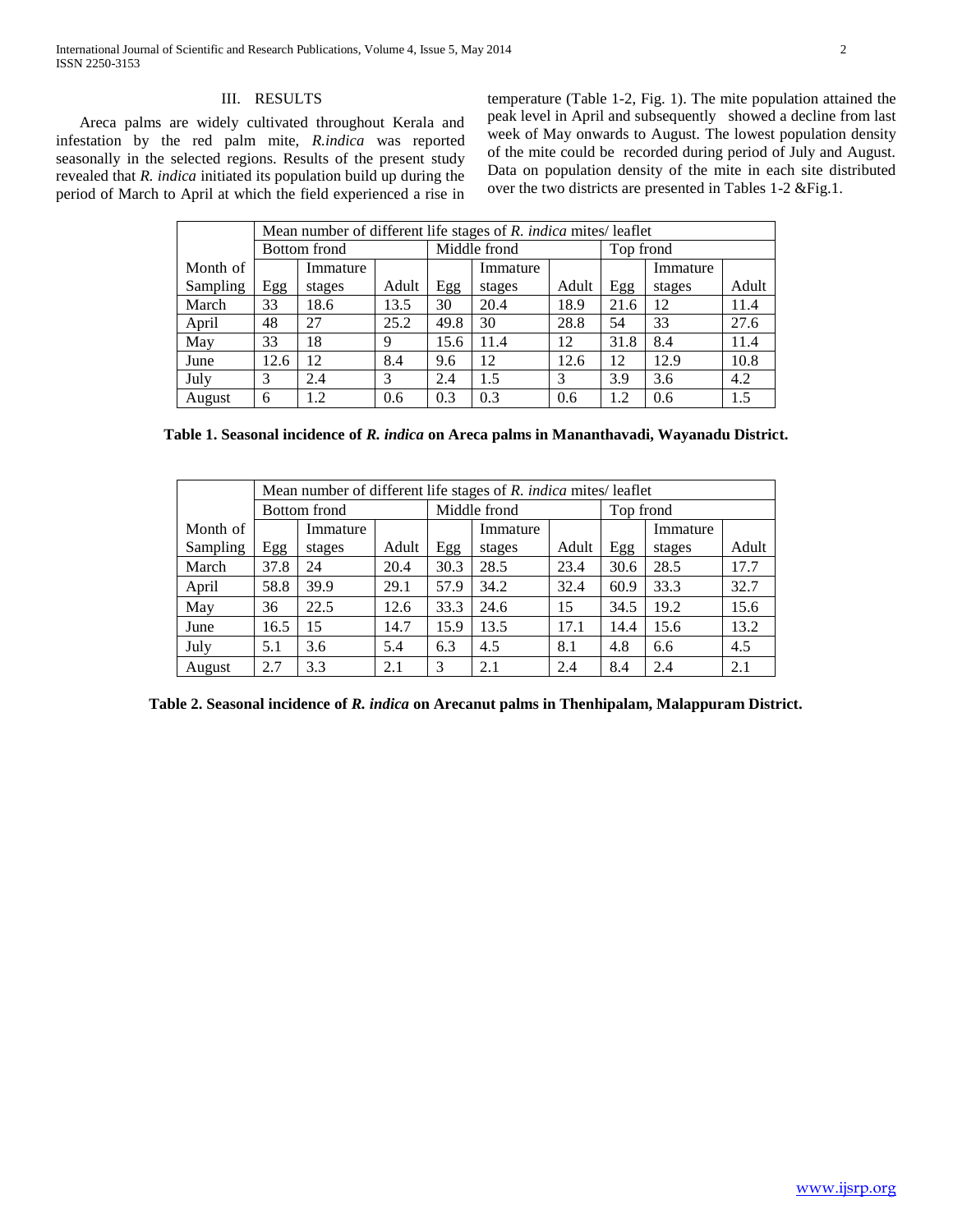

**Fig. 1. Graph (Bar diagram and Line diagram) showing the Seasonal incidence and relative distribution of different life stages of** *R. indica* **on Areca palms in Wayanadu and Malappuram districts of Kerala.**



**Fig. 2. A- Adult female of** *Raoiella indica* **on areca leaf, B- Infested leaf lamina with** *R. indica***, C- Eggs & larva of** *R. indica***, D – Heavily infested leaf**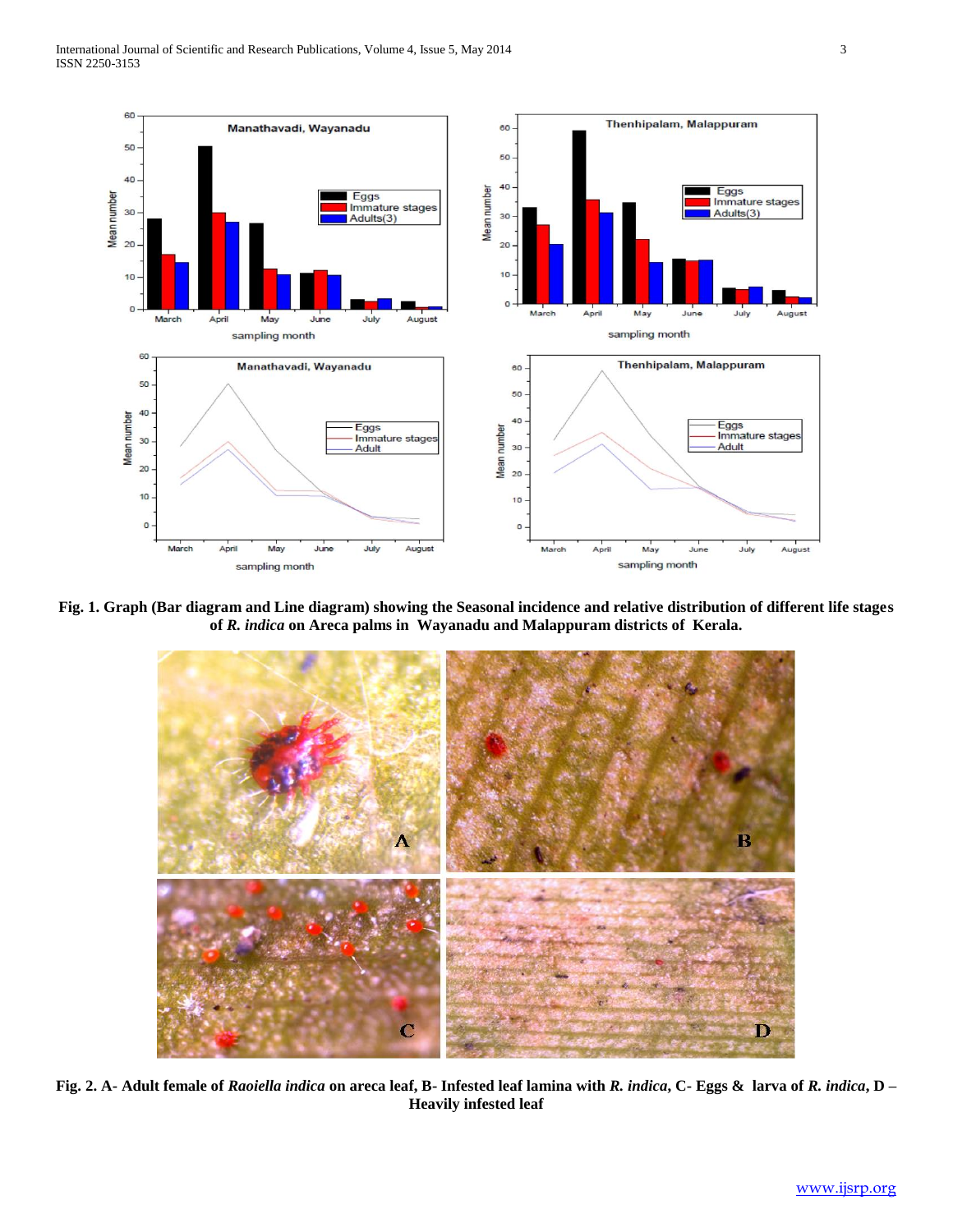The mite incidence was highest on the bottom frond leaflet when compared to the top and middle frond leaflets. The highest population of the mite could be recorded on areca palms cultivated in the Thenjipalam area of Malappuram district in April (100-120 mites/ frond) when compared to Manathavadi of Wayanadu (Fig.1). Lowest mite population was observed in the Mananthavadi region (Tables 1&2), which experienced a significant variation in the population density of *R. indica* in different geographical location, thereby indicating that the population build up of this mite was associated with the temperature and relative humidity conditions prevailing in the site. Very low population density of the mite could be accounted during the monsoon season (Table 1&2).

 Infestation of the red palm mite was found confined to the lower surface of the leaflets in all examined cases, and often the number of mites recovered from a single leaflet ranged from 50 – 100, during April, which ensured easy detection of the mites even with unaided eyes in the field.. All the life stages the mite appeared predominantly red in colour, while the adult females often exhibited dark coloured areas on the body. Feeding activity of large numbers of the various life stages of the mite imparted the development of localised yellow colouration to the leaf lamina. On progressive feeding, these yellow patches coalesced and turned to bronze coloured, thereby leading to the withering of the leaves (Figs. 2 A - D).

### IV. DISCUSSION

 The present study forms the first report on the incidence of red palm mite on areca palms of North Kerala. The results of the study enabled to record infestation by *R. indica* as one of the major problems in the arecanut plantations of Kerala. Population density of the mite was relatively high in the Malappuram District than the Wayanadu district. Temperature is a main abiotic factor for poikilothermic insects [11]. The changes in surrounding temperature regimes certainly involve in development rates, voltinism and survival of insects and subsequently act upon size, density and genetic composition of populations their ability to exploit particular host plants, and their geographic distribution range [12]. Likewise in this study we have observed that the temperature and relative humidity of the habitat exerted a major role in determining the population size of the mite, *R. indica*.

 The rainfall was found to affect the mite population drastically, as the number of mites encountered during monsoon season was comparatively low. Probably, the decrease in population density of the mite would be a reflection of the washing effect of rain on the various life stages of the mite. Many previous studies also pointed out the effects of rainfall to reduces the populations of important insects and mite pests of various crops through mechanical action [13, 14, 15, 16]. Pallini Filho *et al*. [17] observed that the period of lowest *O. ilicis*  incidence coincided with the rainy season. The study condcuted by Reis *et al*. [14] also observed a decrease in the phytoseiid predatory mite population in citrus trees in function of the rainfall.

#### **REFERENCES**

- [1] Murthy, K.N. (1968). Arecanut growing in north east India. Indian Farming, 18: 21.
- [2] Nair CPR, Daniel M (1982). Pests. In: The Arecanut palm. (Bavappa KVA, Nair MK, Prem Kumar T, eds). CPCRI. Kasaragod, pp. 151-184.
- [3] Patel, G.I., Rao, K.S.N. (1958). Important diseases and pests of arecanut and their control. Arecanut. J., 9: 89-96.
- [4] Mesa, N.C., Ochoa, R., Welbourn, W.C., Evans, G.A. and Moraes, G.J. (2009) A catalog of the Tenuipalpidae (Acari) of the World with a key to genera. Zootaxa 2098:1–185.
- [5] Beard, J.J., Ochoa, R., Bauchan, G., Trice, M., Redford, A., Walters, T. and Mitter, C. (2012) Flat mites of the world,http://idtools.org/id/mites/flatmites/ (Accessed Apr 2012)
- [6] Flechtmann, C.H.W. and Etienne, J. (2004). The red palm mite, Raoiella indica Hirst, a threat to palms in the Americas (Acari: Prostigmata: Tenuipalpidae). Systematic and Applied Acarology, 9: 109-10.
- [7] Nagesha-Chandra, B. K. N., and Channabasavanna, G. P. (1984). Development and ecology of Raoiella indica Hirst (Acari:Tenuipalpidae) on coconut, pp.785-798 In D. A. Griffiths and C. E. Bowman [eds.],Acarology VI, 2.
- [8] Welbourn, C. (2006). Red palm mite Raoiella indica (Acari:Tenuipalpidae). Pest Alert. DPI-FDACS. Available from http://www.doacs.state.fl.us /pi/enpp/ento/r.indica.html. (Accessed October 10, 2008).
- [9] Ochoa, R., Beard, J.J., Bauchan, G.R., Kane, E.C., Dowling, A.P.G and Erbe, E.F. (2011). Herbivore exploits chink in armor of Host. Am Entomol 57(1):26–29.
- [10] Puttarudraiah, M. and Channabasavanna, G. P. (1956), Some new insect and mite pests of areca palm. Mysore Journal of Agricultural Sciences, 7: 9- 10.
- [11] Parmesan C. (2006), Ecological and evolutionary responses to recent climate change, Annual Review of Ecology, Evolution, and Systematics 37: 637-669.
- [12] Bale, J., Masters, G., Hodkinson, I., Awmack, C., Jnbezemer, T.M., Brown, V.K. Butterfield, J., Buse, A., Coulson, J.C., Farrar, J. Good, J.G. Harrington, R. Hartley, S., Jones, T.H., Lindroth, L., Press, M., Mrnioudis, I.., Watt, A. and Whittaker, A. (2002). Herbivory in global climate change research: direct effects of rising temperature on insect herbivores. J. Global Change Biol., 8: 1-16.
- [13] Franco, R. A., Reis, P. R., Zacarias, M. S., Altoé, B. F. and Pedro N. M. (2008) Dinâmica populacional de Oligonychus ilicis (McGregor, 1917) (Acari: Tetranychidae) em cafeeiro e de fitoseídeos associados a ele. Coffee Science, Lavras, 3: 38-46
- [14] Reis, P. R., Chiavegato, L. G., Alves, E. B., Sousa, E.O. (2000) Ácaros da família Phytoseiidae associados aos citros no município de Lavras, Sul de Minas Gerais. Anais da Sociedade Entomológica do Brasil, Londrina, 2: 95- 105
- [15] Silva, R. A., Reis, P. R., Souza, B., Carvalho, C. F., Carvalho, G. A., Cosme, L. V. (2006). Flutuação populacional de adultos de Chrysoperla externa (Hagen, 1861) (Neuroptera: Chrysopidae) em cafeeiros conduzidos emsistema orgânico e convencional. Manejo Integrado dePlagas y Agroecología, San José, n. 77, p. 44-49.
- [16] Souza, B., Carvalho, C. F. (2002). Population dynamics and seasonal occurrence of adults of Chrysoperla externa (Hagen, 1861) (Neuroptera: Chrysopidae) in a citrus orchard in southern Brazil. Acta Zoologica Academiae Scientiarum Hungaricae, v. 2, n. 2, p. 301-310, Supplement.
- [17] Pallini F.A., Moraes, G. J. and Bueno, V. H. P. (1992), Ácaros associados ao cafeeiro (Coffea arabica L.) no Sulde Minas Gerais. Ciência e Prática, Lavras, 16: 303-307

#### AUTHORS

**First Author –** Prabheena P., Division of Acarology, Department of Zoology, University of Calicut, Kerala, India-673635, p.prabheena@gmail.com **Second Author –** Dr. Ramani N., Professor, Division of Acarology, Department of Zoology, University of Calicut,

Kerala, India-673635, drnramani@gmail.com